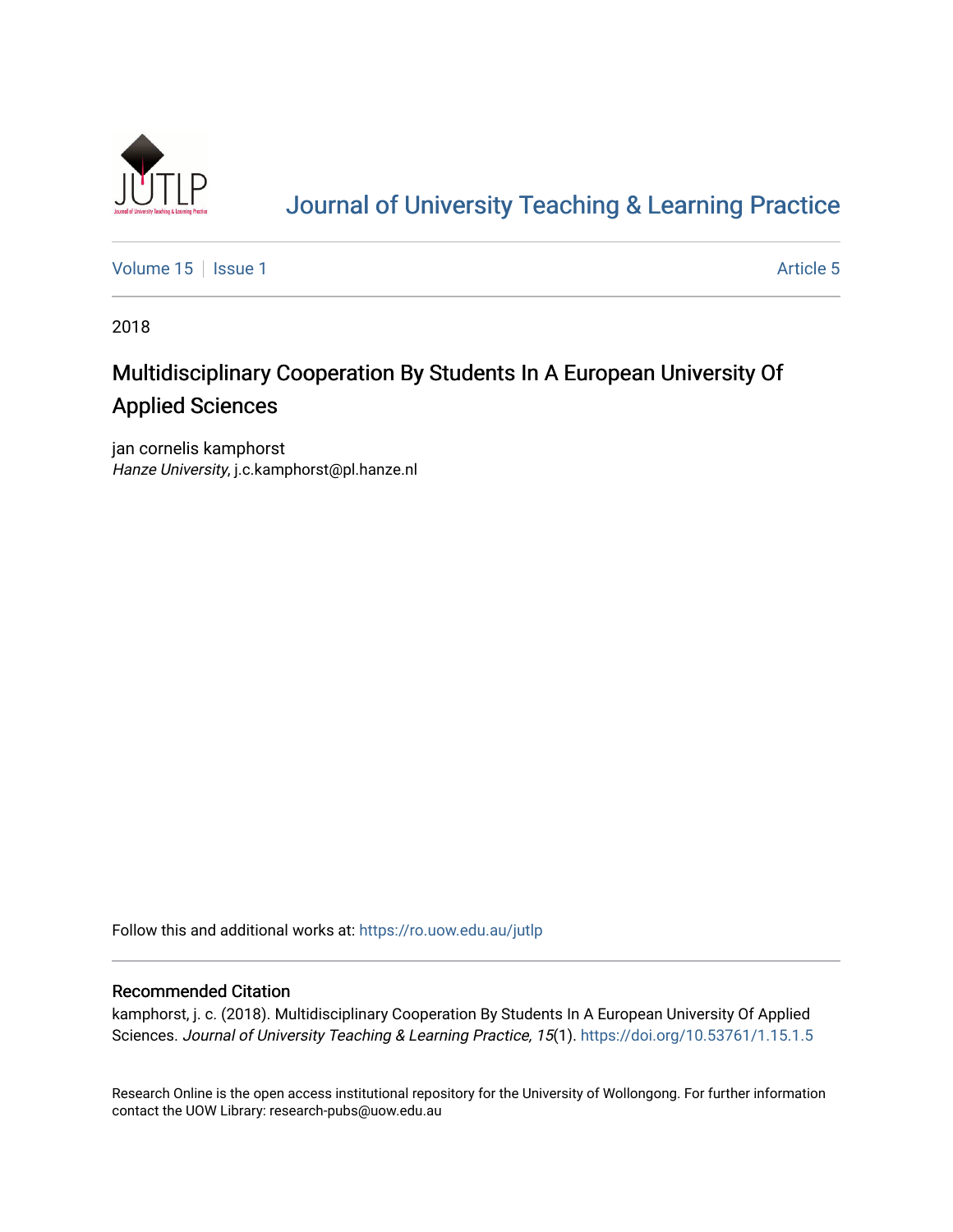# Multidisciplinary Cooperation By Students In A European University Of Applied **Sciences**

## **Abstract**

Today, multidisciplinary cooperation is an important objective of higher vocational education in Europe as well as other countries. The aim of this study was to explore how, and to what extent, fourth year bachelor students from different domains cooperate in multidisciplinary teams at two research centers. Data for 71 students were collected with a semi-structured questionnaire, followed by focus group discussions in 14 groups. Results indicated that students accomplished multidisciplinary cooperation to varying degrees, depending on differences in disciplinary program backgrounds, student characteristics, the research center, the thematic group they belonged to, and the quality of the 'graduation research assignment'. For example, students experienced pressure from their training college to conduct their research autonomously, and this affected the degree to which the goal of multidisciplinary cooperation was reached during the final assignment before graduation. The results of this study were useful for improvement of the professional learning environment in which training colleges and research centers cooperate.

## Keywords

Multidisciplinary cooperation, Competence, Boundary crossing skills, Students' research, Universities of Applied Sciences, Disciplinary differences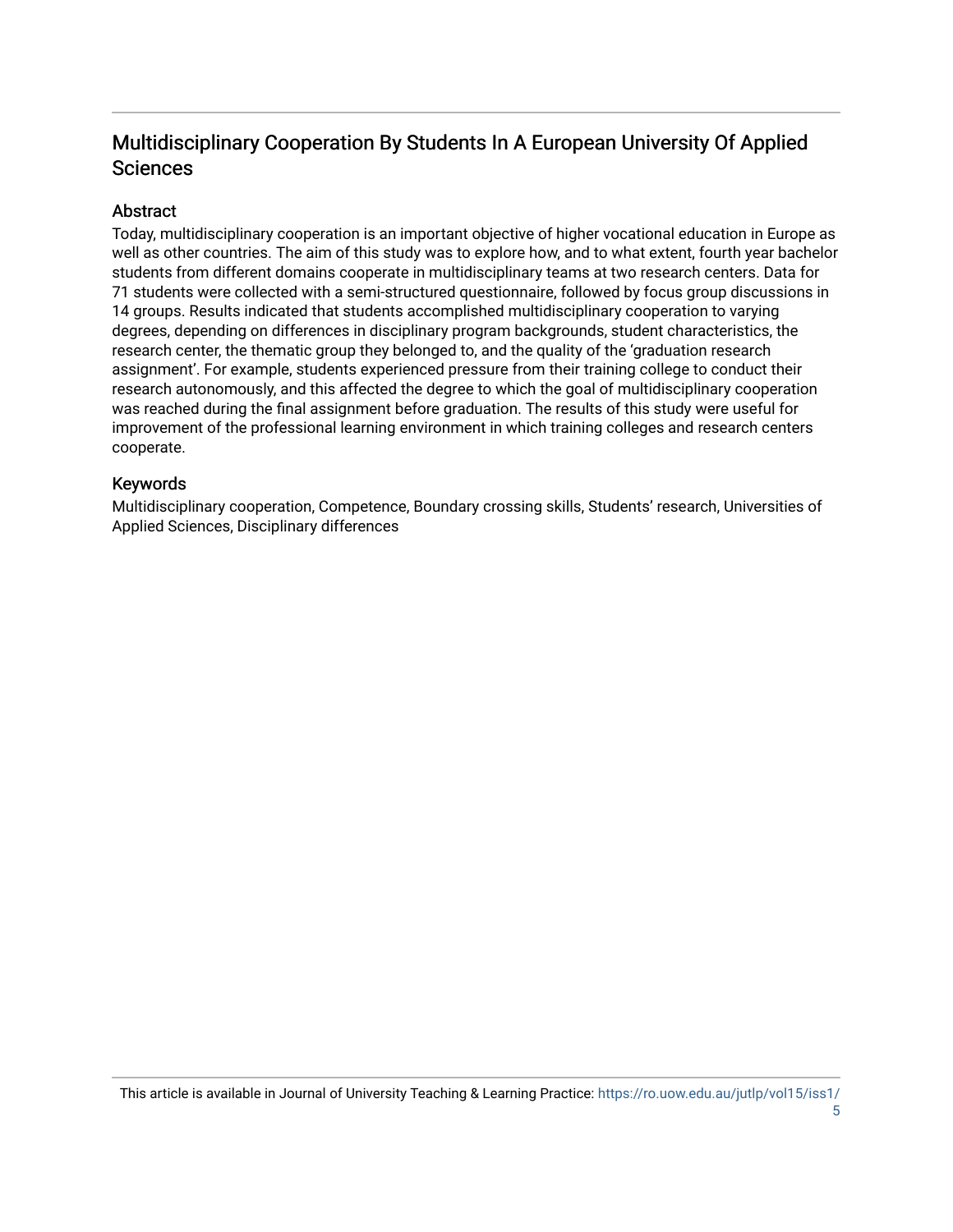

# [Journal of University Teaching & Learning Practice](https://ro.uow.edu.au/jutlp)

[Volume 15](https://ro.uow.edu.au/jutlp/vol15) | [Issue 1](https://ro.uow.edu.au/jutlp/vol15/iss1) Article 5

2018

# Multidisciplinary Cooperation By Students In A European University Of Applied Sciences

jan cornelis kamphorst Hanze University, j.c.kamphorst@pl.hanze.nl

Follow this and additional works at: [https://ro.uow.edu.au/jutlp](https://ro.uow.edu.au/jutlp?utm_source=ro.uow.edu.au%2Fjutlp%2Fvol15%2Fiss1%2F5&utm_medium=PDF&utm_campaign=PDFCoverPages) 

### Recommended Citation

kamphorst, j. c. (2018). Multidisciplinary Cooperation By Students In A European University Of Applied Sciences. Journal of University Teaching & Learning Practice, 15(1). [https://ro.uow.edu.au/jutlp/vol15/](https://ro.uow.edu.au/jutlp/vol15/iss1/5?utm_source=ro.uow.edu.au%2Fjutlp%2Fvol15%2Fiss1%2F5&utm_medium=PDF&utm_campaign=PDFCoverPages) [iss1/5](https://ro.uow.edu.au/jutlp/vol15/iss1/5?utm_source=ro.uow.edu.au%2Fjutlp%2Fvol15%2Fiss1%2F5&utm_medium=PDF&utm_campaign=PDFCoverPages)

Research Online is the open access institutional repository for the University of Wollongong. For further information contact the UOW Library: research-pubs@uow.edu.au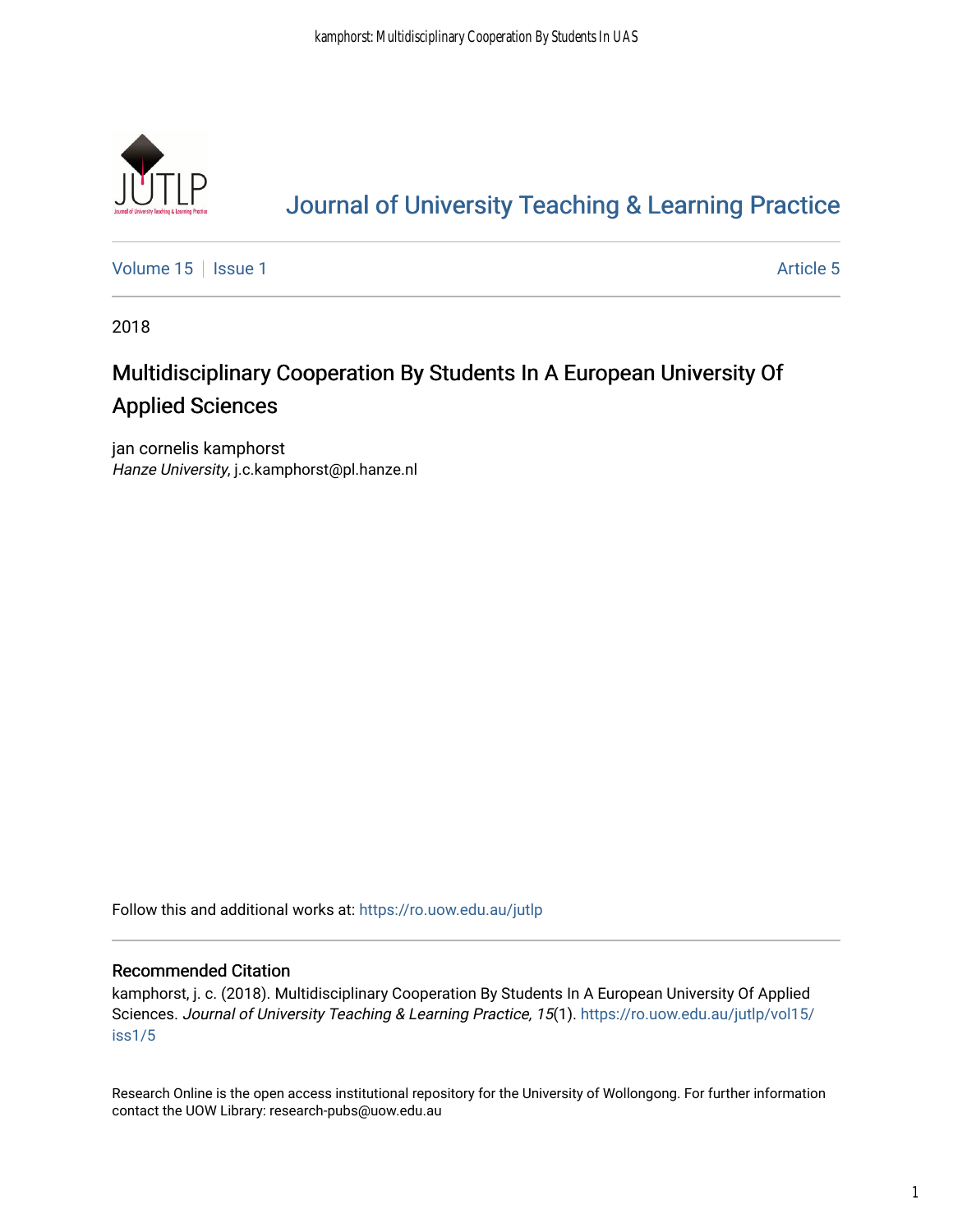## Multidisciplinary Cooperation By Students In A European University Of Applied **Sciences**

## Abstract

Today, multidisciplinary cooperation is an important objective of higher vocational education in Europe as well as other countries. The aim of this study was to explore how, and to what extent, fourth year bachelor students from different domains cooperate in multidisciplinary teams at two research centers. Data for 71 students were collected with a semi-structured questionnaire, followed by focus group discussions in 14 groups. Results indicated that students accomplished multidisciplinary cooperation to varying degrees, depending on differences in disciplinary program backgrounds, student characteristics, the research center, the thematic group they belonged to, and the quality of the 'graduation research assignment'. For example, students experienced pressure from their training college to conduct their research autonomously, and this affected the degree to which the goal of multidisciplinary cooperation was reached during the final assignment before graduation. The results of this study were useful for improvement of the professional learning environment in which training colleges and research centers cooperate.

## Keywords

Multidisciplinary cooperation, Competence, Boundary crossing skills, Students' research, Universities of Applied Sciences, Disciplinary differences

This article is available in Journal of University Teaching & Learning Practice: [https://ro.uow.edu.au/jutlp/vol15/iss1/](https://ro.uow.edu.au/jutlp/vol15/iss1/5) [5](https://ro.uow.edu.au/jutlp/vol15/iss1/5)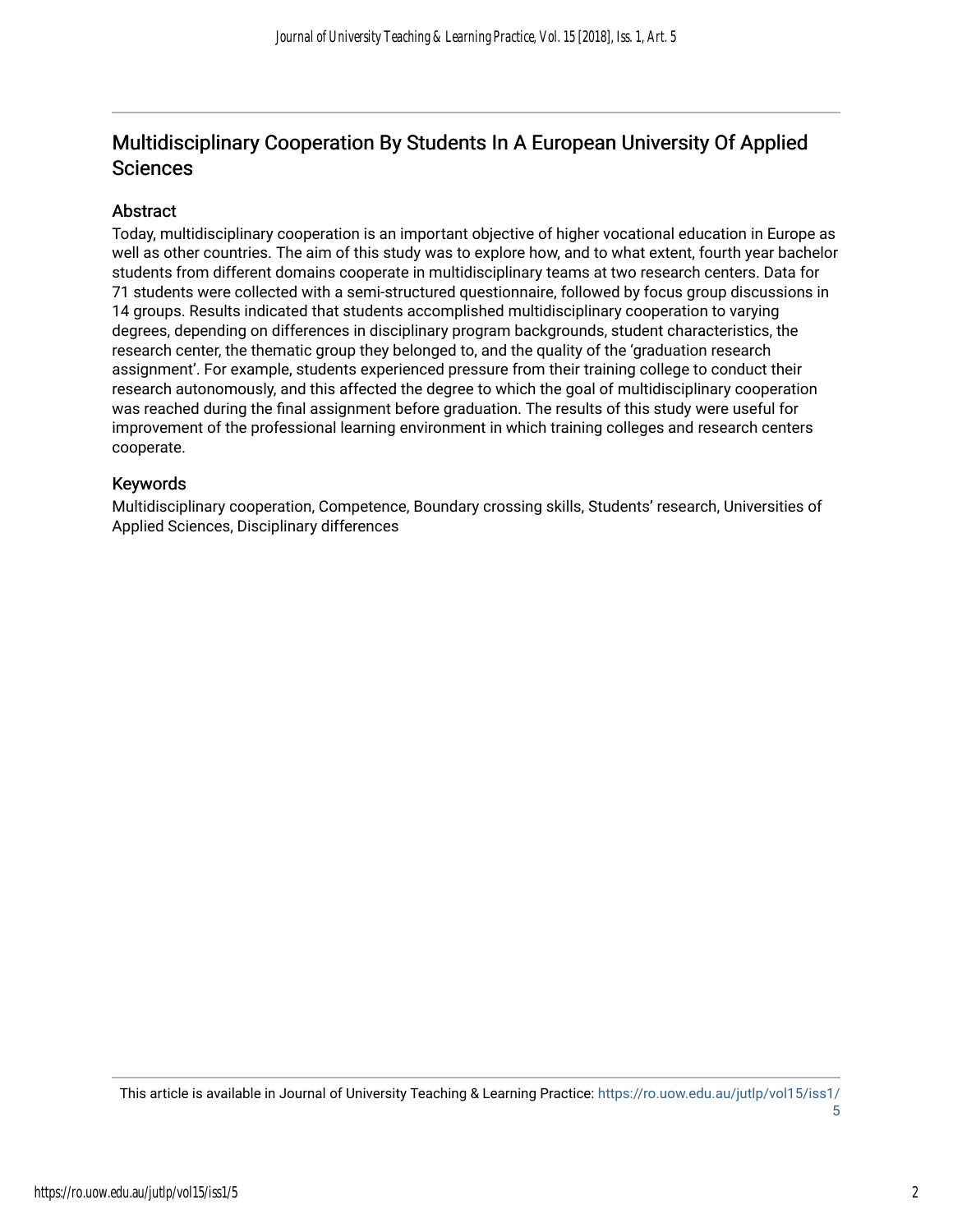#### **Introduction**

Cooperating with other professionals is an increasingly important goal in higher vocational programs. The segregation of professionals' work according to disciplines, institutions or departments is diminishing. Instead, their work setting has become more and more multidisciplinary, which demands different skills and competencies to those required by the monodisiplinary contexts from the past. To address practical problems, professionals must collaborate with others, and cross the boundaries of their professions and backgrounds of study. The importance of multidisciplinary cooperation is emphasised in the European Qualifications Framework for Lifelong Learning (European Communities 2008). According to the Dublin descriptors (the descriptors for levels of higher education agreed upon by the members of the European Union, to which this framework refers), a professional with a bachelor's degree "can communicate information, ideas, problems and solutions to both specialist and non-specialist audiences" (Bologna Working Group 2005, p. 66).

The present study was conducted at two research centers of Hanze University in Groningen, the Netherlands, a university of applied sciences. This university emphasises the importance of multidisciplinary learning environments, also called "hybrid learning configurations" (HLCs), in which school-based learning and work experience are connected by interweaving learning and work processes (Cremers 2016). In HLCs, students are provided "opportunities for transboundary learning and knowledge creation in order to adress complex real-life problems" (Cremers 2016, p. 15). Important features of HLCs are the provision of authentic and complex problems that enable self-directed learning, authentic learning, the emergence of a strong link between the worlds of work and learning and knowledge creation across boundaries (Newell, 2001; Van Merriënboer, Kirschner & Kester 2003). The research centers, where students, lecturers, researchers and professionals from different fields of work are expected to merge knowledge, skills and perspectives, are very suitable for designing HLCs, and thus for the emergence of multidisciplinary cooperation (Bakker & Akkerman 2014). Students in the final (fourth) year of their bachelor's degree program are encouraged to cross the borders of their specific discipline, and facilitated in cooperating in teams with their peers, senior researchers and representatives of professions (similar, related or even dissimilar to their own intended profession).

Our university has further elaborated upon the concept of HLCs, and put it into practice in the form of innovative workplaces. An innovative workplace is "a social practice, in which partners of education, research, business, (local) government and public organizations work together on complex issues, which ask for solutions based on knowledge which transcends the borders of traditional structures, sectors, disciplines and forms of learning" (Cremers et al. 2016). The IWP Workgroup (2016) listed five dimensions on which innovative workplaces can be distinguished: (1) the degree of complexity of the issues that are addressed (simple to highly complex); (2) how one or more disciplines are involved in the research (mono- or multidisciplinary, for instance); (3) the learning objective (individual or group learning and co-creation); (4) diversity of partners (combination of two or more partners from education, research, professional practice, communities and business); and (5) the positioning and organisation (as a unit of the university, a partnership in which the university is one of the partners, or a public-private cooperation in or with an autonomous organisation).

The focus of the present study was on the degree of students' cooperation in innovative workplaces (dimension 2). We distinguished between multidisciplinary, interdisciplinary and transdisciplinary cooperation. *Multidisciplinary* cooperation occurs when professionals from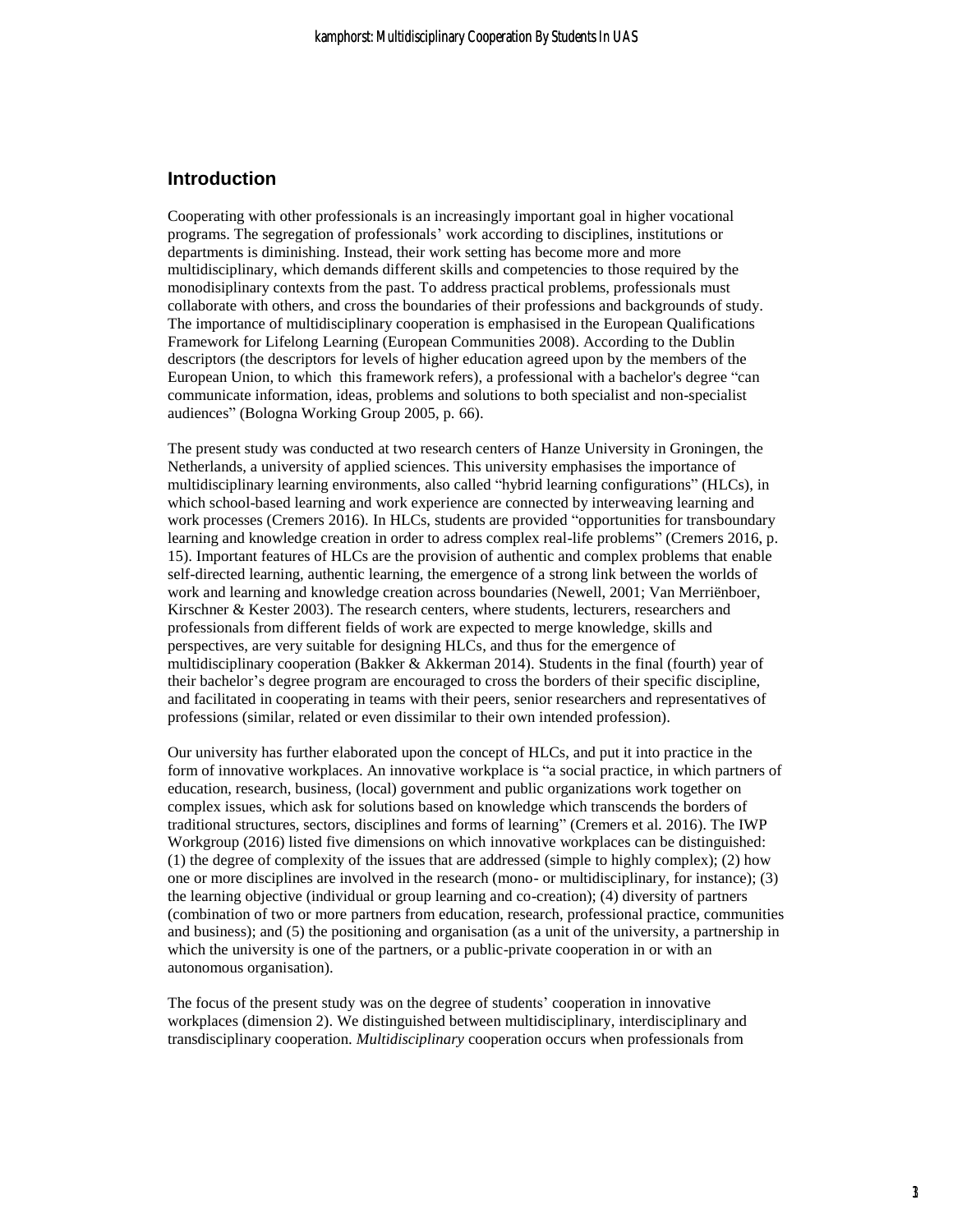several disciplines are involved in a project, but maintain their distinct disciplinary perspectives (Cremers 2016; Fortuin 2015; Kamphorst & Nauta 2015). For example, when IT professionals develop software for nurses, both groups exchange information from their respective disciplines to make the software suitable for use in health-care settings. However, their cooperation is restricted to exchange of information from the different disciplines. Multidisciplinary cooperation is distinct from interdisciplinary and transdisciplinary cooperation. *Interdisciplinarity* occurs when professionals intensively interact, "resulting in integrating data, methods, tools, concepts and theories" (Fortuin 2015). An example would be when a psychologist and a nutritionist design an intervention to promote healthy eating. *Transdisciplinarity* goes one step further: professionals from different disciplines integrate their disciplinary knowledge and skills with non-academic knowledge (Fortuin 2015). Professionals cross the boundaries of their own discipline, and take up the distinct perspectives of colleagues. For example, this has occurred in a Hanze University project that is aimed at the neutral use of energy resources, and in which researchers cooperate with companies, civilians, researchers and local authorites. For the current study, we assumed that multidisciplinary cooperation is a necessary condition for inter- or trandisiplinary cooperation.

The context of this study was as follows. All students in the fourth year of their bachelor program can choose to do their graduation assignment, a capstone project during the final semester of their bachelor's degree program, at a research center. Ideally, the students conduct practice-oriented research that aligns with the requirements they need to meet to graduate, the research agenda of the research center and the demands of an external party. Most of the time, the external party is the owner of a practical problem. The student is required to translate this practical problem into a research problem and research questions. Students from different programs of study are organised into thematic groups, which are intended to facilitate or promote the students' cooperation, regardless of their different backgrounds, through sharing ideas, providing information or feedback and motivating and stimulating each other.

Once each students is matched with a graduation research assignment, they start writing a research proposal. After the graduation research proposal is approved by a lecturer from the program of study, the research centre (a lecturer-researcher) and the external party, the student can start working on the research assignment.

For good understanding of the context, it is important to note that other dimensions of the innovative workplace are less evident for students at a research centre. Student research is only occasionally part of the professional research group's larger commercial research, and thus the thematic groups of junior researchers do not typically participate in the networks of researchers at the research centre; moreover, generally speaking, the students at each research centre are from a limited range of programs of study (dimension 4). Furthermore, the students are assessed on their individual performance in conducting research (dimension 3). They must provide evidence to the lecturers at their program of study of how they conducted their research, and show that their work is the result of their individual effort. In other parts of the curriculum, such as first- and secondyear projects and third-year minors and internships, there is more emphasis on the assessment of cooperation. However, this doesn't mean students no longer need to provide evidence of their cooperative competence during their fourth-year research assignment. (We will come back to this issue in the final section of this paper.) The degree of the research problems' complexity (dimension 1) can differ, however. Preferably, research problems addressed in graduation assignments are authentic, based on a realistic situation in professional practice, and sufficiently complex. This depends on the problems the external partners have brought to the research centre, and also whether these problems fit in with, or are more at the fringes of, the centre's research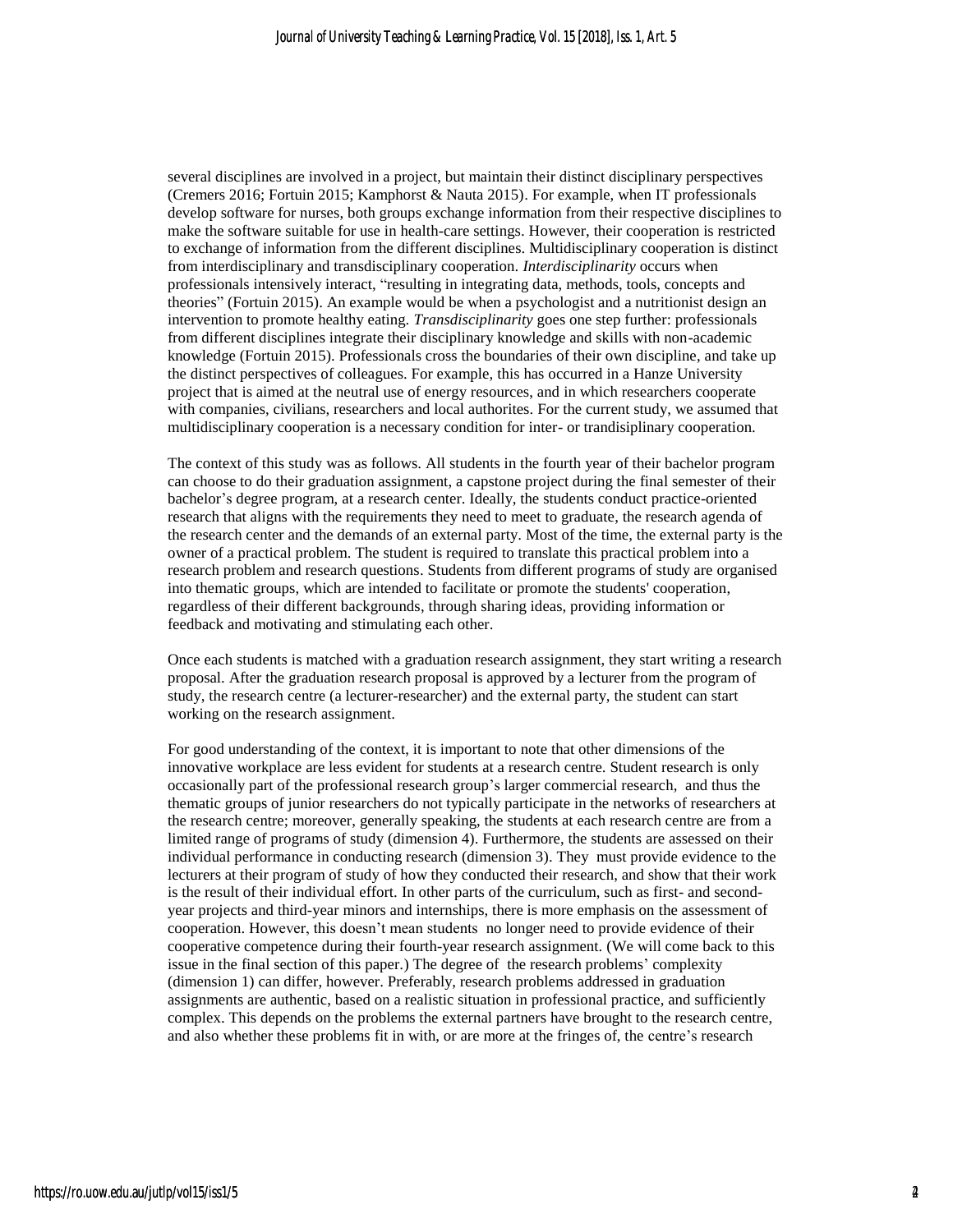agenda. When a problem is too simple, the research centre can decide not to accept it for professional or student research.

### **Research goal, central problem and research questions**

From the perspectives of learning and professions, innovative workplaces offer attractive solutions for the development of multidisciplinary cooperation by bachelor's programs and allied research centres. However, in practice several problems may arise that thwart this goal. We distinguished between characteristics of students and of learning environments as conditions for multidisciplinary cooperation (cf. Spelt et al. 2009).

Students differ in curiosity, respect and openness towards other disciplines. They also vary in patience, diligence and self-regulation with regard to integrating and processing insights from other disciplines (Spelt et al. 2009). Furthermore, students have different social and educational experiences, which affect their mono- or multidisciplinary attitudes and preferences. In a study by Plumb and Sobek (2007), teachers indicated that the extent of student teams' multidisciplinary cooperation differed according to attributes such as interpersonal communication and cooperation, understanding and communicating disciplinary tradeoffs and empathy for diverse perspectives.

The conditions of the learning environments – in this case, the innovative workplaces provided by bachelor's programs in collaboration with research centres – can also differ. Factors that affect multidisciplinary cooperation include such aspects as tutors' time for mentoring students, the way multidisciplinary cooperation is addressed, the orientation of the program of study towards monoor multidisciplinary perspectives, the pedagogy aimed at active learning and achieving cooperation, the assessment of multidisciplinary attitudes and skills and the graduation requirements (Spelt et al. 2009). Some programs of study seem to be strictly monodisciplinary, while others are, by nature, more multidisciplinary and more inclined towards boundary-crossing.

The general problem addressed by this study was that, although study programs in Dutch higher vocational institutions are based on the same European framework, in which multidisciplinarity is an important objective, competence regarding multidisciplinary cooperation is not an obvious or necessary outcome of the bachelor-level education provided at these institutions. This also seemed to apply to Hanze University. The innovative workplaces, in which programs of study, researchers and practitioners work together, are designed to improve opportunities for students to cross boundaries. However, there were signals from the programs as well as the research centres that innovative workplaces were not guaranteeing the emergence of multidisciplinary cooperation among students. The goal we wanted to achieve with this study was twofold. First, we aimed to develop an instrument for measuring the occurrence of multidisciplinary cooperation among students working on an assignment at a research centre. Second, we sought to conduct empirical research on the conditions for the realisation of multidisciplinary cooperation.

From this general problem, we derived the following research questions for this study: (1) Do students who are working at a research centre experience multidisciplinary cooperation? (2) Does their graduation research assignment encourage students to practice multidisciplinary cooperation? (3) Which factors enable or hinder graduate students' multidisciplinary cooperation in a thematic group at a research centre? We expected that the answers to these questions might provide information for research centres and study programs to improve the construction of or adjust their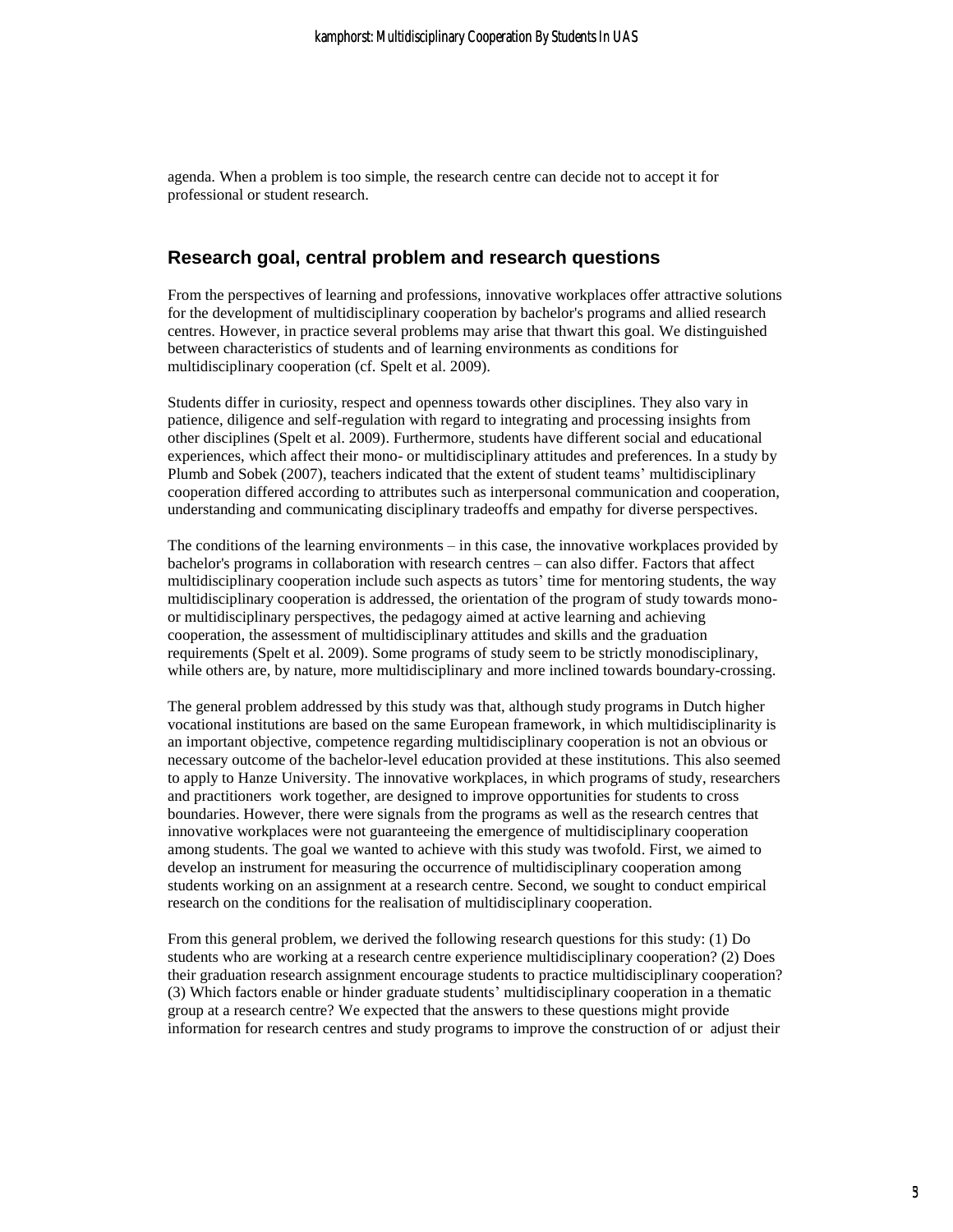innovative workplaces and the ways they address multidisciplinary cooperation in these environments.

### **Research design: Data collection, instruments and analyses**

The data for this study was collected among fourth-year students from different programs of study who were working on their graduation assignment at two research centres (Table 1). Economic and engineering bachelor's degree programs can range from more monodisciplinary to more multidisciplinary. The Facility Management program of study is generally perceived as an economic discipline, but the program distinguishes itself from other economic programs by including aspects of applied psychology and related domains such as civil engineering, human technology and architecture (Mobach 2013). The Built Environment program of study uses knowledge and skills from a variety of disciplines (Oostra, 2013). Likewise, the Human Technology program profiles itself as being at the intersection of engineering and human behavior, and less as a monodisciplinary engineering program. Table 1 shows the distinction between eco-social and tech-social, in addition to the economic, engineering and social programs of study.

|                  | Research centre and year of data collection |                          |             |  |
|------------------|---------------------------------------------|--------------------------|-------------|--|
|                  | <b>Built Environment</b>                    | <b>Built Environment</b> |             |  |
| Program of study | 2015                                        | 2016                     | Energy 2016 |  |
| Economic         |                                             |                          |             |  |
| Eco-social       |                                             |                          |             |  |
| Engineering      |                                             |                          |             |  |
| Tech-social      |                                             |                          |             |  |
| Social           |                                             |                          |             |  |
|                  |                                             |                          |             |  |

*Table 1. Distribution of the participants (N =71) among different types of programs*

In each of the two research centres, students were organised in thematic groups; for example, Health Space Design, Work Space Design and Climate & Environment at the Research Center for Built Environment, and Sustainable Building, Sustainable Households and Sustainable Mobility at the Research Center for Energy. Because of the multidisciplinary character of their themes (technical, business, communication, legal perspectives), the thematic groups were open to students of different degree programs (Energy Research Centre, 2017). Student research was also linked to the work of researchers and professors in research circles, to some extent; however, the link generally seemed to be rather loose.

The data for this study was collected among these 71 students during one-hour group sessions. Data was collected in two ways. Quantitative data was gathered using a structured questionnaire, with students given the option of adding explanations for their answers. Qualitative data was gathered using focus-group discussions. The two methods were combined in one session per focus group. The 14 focus groups were each made up of members of one thematic group, with two to eight members per focus group. The size of the thematic groups varied, and the participation rate for all focus groups was higher than 50 percent. Both types of data addressed the three research questions and provided complementary results. In particular, the focus-group discussions provided explanations and gave more insights into the outcomes from the questionnaire.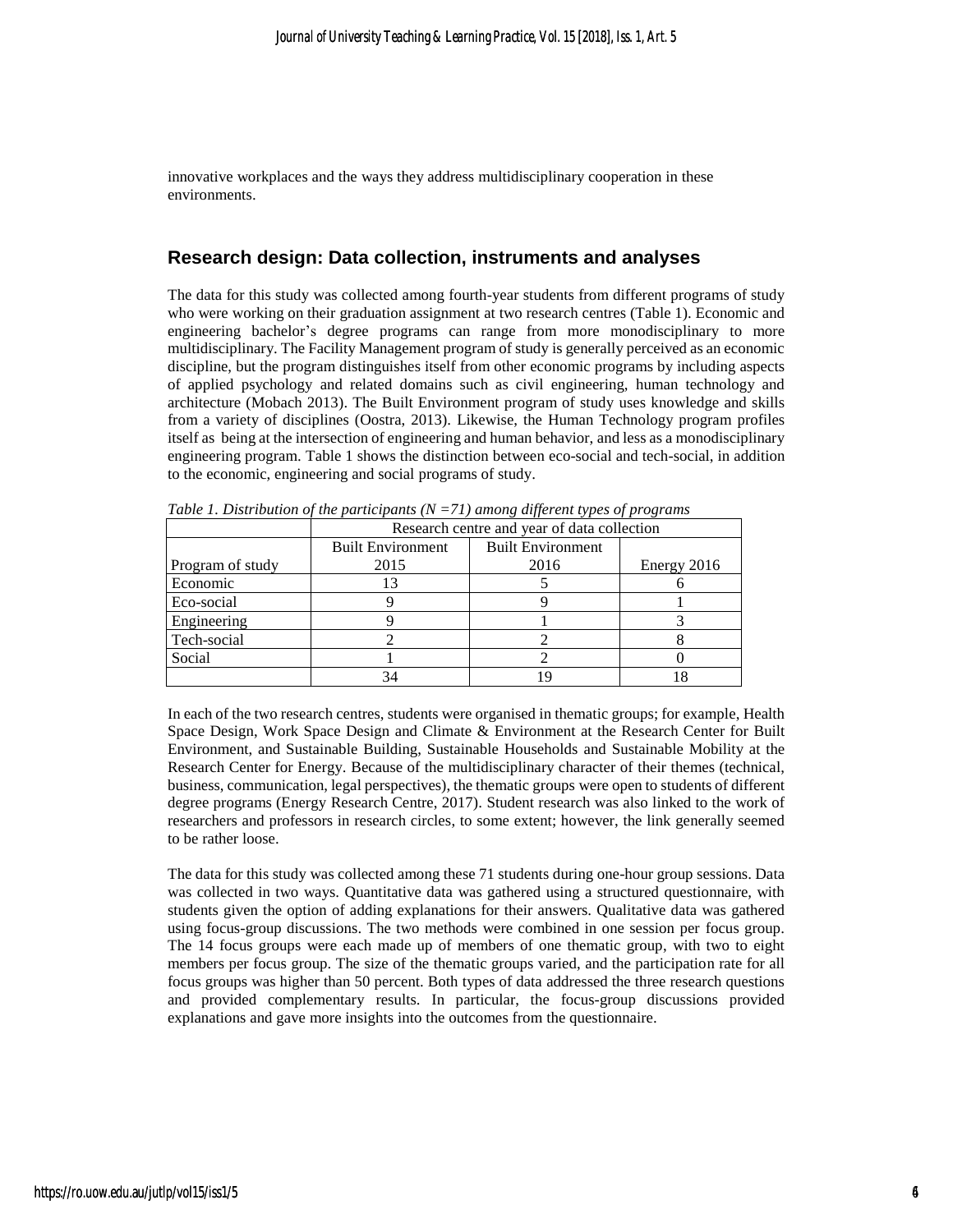In each of the 14 sessions, the students first completed a semi-structured questionnaire. The questionnaire consisted of 12 five-point Likert-type items on cooperation, 13 Likert-type items on characteristics of the graduation assignment, and eight yes/no items about factors promoting and hindering *multidisciplinary cooperation (*MC here and in the results section), with students given the option to give comments. The session then continued with a focus-group discussion. The participants were asked to choose from seven partially overlapping questions (Box 1).

- To what degree do junior workers experience MC at this research centre? Are you cooperating with colleagues? Does the research assignment or do contextual factors influence the degree of multidisciplinary cooperation?
- Can you give examples of cooperation with colleagues at this research centre? Is it really multidisciplinary cooperation?
- Does MC result in cross-boundary knowledge or skills, which you would not acquire in other settings?
- How could students' MC improve at this research centre?
- Is the degree of MC an issue in the final assessment of the result of your (graduation) assignment by the research centre or your program of study?
- Which factors actually promote or impede MC at this research centre?
- Were you aware of the possible multidisciplinary setting at this research centre when you decided to apply for a graduation assignment here, and did this affect decisions regarding your study; for example, choosing a minor or certain subjects?

Box 1. Focus-group discussion questions

In most discussions, subjects related to MC were sufficiently addressed after two or three questions. Discussions took place in a very good atmosphere: students appreciated answering the evaluative questions and exchanging ideas about the multidisciplinary character of their work in the research centres. Their open attitude contributed to the quality of the study. Participants exchanged their ideas concerning MC with their peers, interacting with them as colleagues. This revealed that they experienced MC as a relevant issue. The discussions also provided evidence of the need for peer feedback on this subject. Each focus-group discussion was chaired by an educational researcher. Senior researchers at the research centre who supervised the groups also attended the sessions and facilitated the discussions. The managers of the two research centres and the students agreed that the anonymised data could be used for this paper. The study was conducted in conformance to the research guidelines of the Dutch Association of Universities of Applied Sciences.

For the Likert-type items from the questionnaire, we conducted two factor and reliability analyses using SPSS. The outcome of the first factor analysis, on the 12 information exchange items, indicated the existence of two scales: "Tendency towards MC regarding Information Exchange" (or IE, seven items, Cronbach's alpha of .76) and "Feedback regarding Research Approach" (or RA, three items, Cronbach's alpha of .89). Two items did not fit in a scale. The scale items are presented with one or two asterisks in Table 2. In the Results section we have used these scales to give a first impression of the extent to which students in the 14 thematic groups exchanged information (the IE score) and provided feedback to each other (the RA score). Further, these scale scores were used to explore differences related to program of study, research centre and year of data collection. The 13 graduation assignment items did not constitute a scale. We calculated frequencies for the eight factors promoting or hindering MC. Individual responses on this final question were used as input for the focus-group discussion.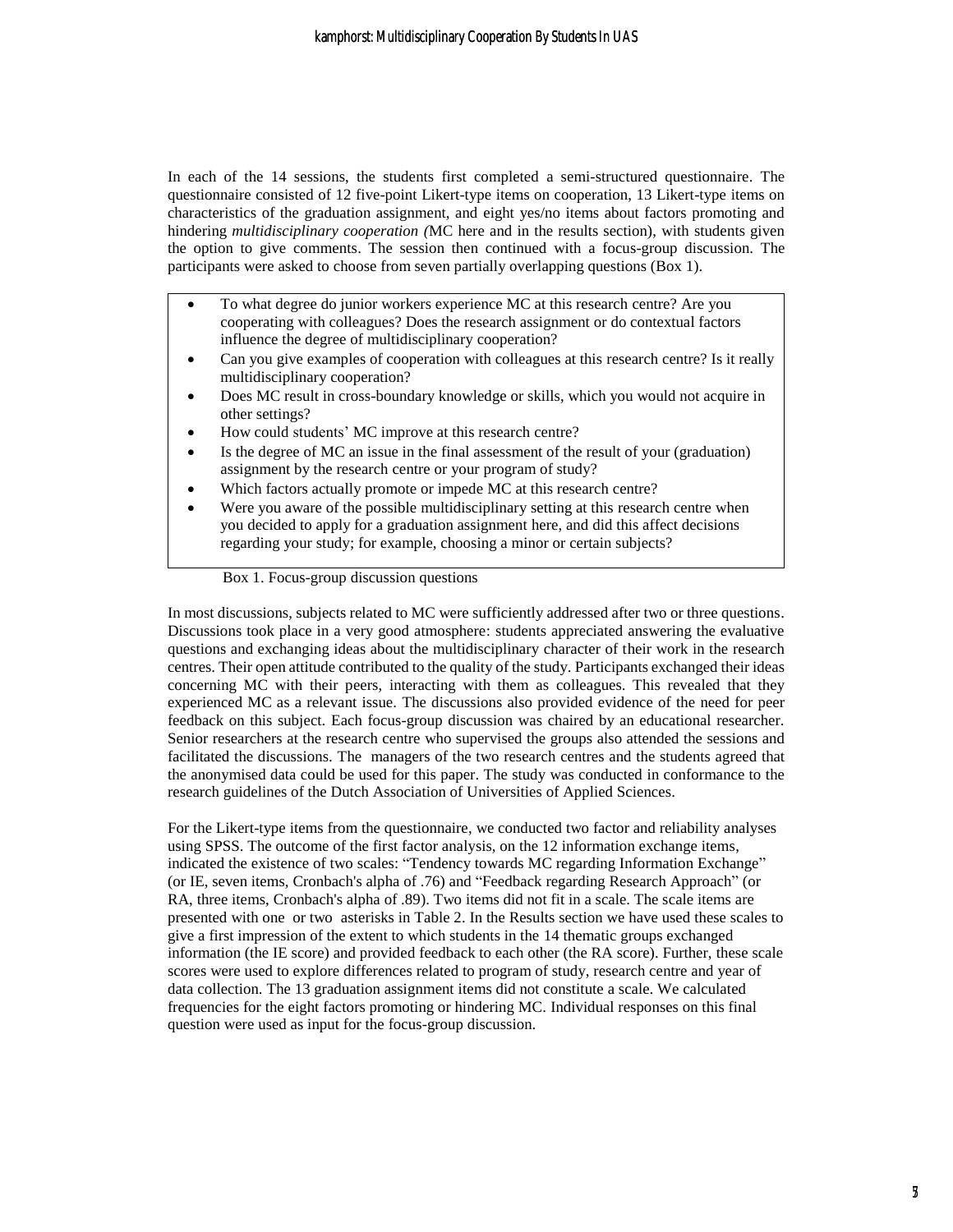During the focus-group discussions, both the educational researcher and the senior researcher took minutes. The minutes were analysed for broad key concepts, such as "multidisciplinary orientation", "learning environment of the program of study", "student attitudes and behaviour", "culture and organisation of the research centre", "composition of the thematic group" and "characteristics of MC". The qualitative data from this analysis was then merged into four themes (see the section "Results of the focus-group discussions").

## **Results**

#### *Sharing of information and feedback*

With regard to the first research question, students were asked about how and to what extent they asked advice and feedback and shared information with peers in their thematic group about preparing for and completing the graduation assignment. Conversely, they were also asked about their perceptions regarding how and to what extent their peers communicated with them. Table 2 gives the results concerning these two perspectives – "my colleagues and I" and "my colleagues and me". The items for these two perspectives are directly parallel in most cases.

Table 2 shows that students communicated about their research assignments somewhere between "sometimes"  $(= 2)$  and "frequently"  $(= 3)$ . The item that was rated lowest concerned "asking for advice", with means of 2.6 for "my colleagues and me" and 2.5 for "my colleagues and I". The item with the highest mean, 3.2, refers to learning a lot from the feedback provided by colleagues. Noticeably, the students experienced the feedback and information they received as more stimulating than the feedback and information they gave to others.

| My colleagues and me                    |       | <b>Statistics</b> |                | My colleagues and I                   |  |
|-----------------------------------------|-------|-------------------|----------------|---------------------------------------|--|
| I ask my colleagues for [general]       |       | M                 | 2.5            | My colleagues ask me for [general]    |  |
| advice about how to do my graduation    |       | SD.               | .81            | advice about how they can do their    |  |
| assignment.*                            | 2     | Mode              | 2              | graduation assignment.*               |  |
|                                         | 1-4   | Range             | $1 - 4$        |                                       |  |
| I approach my colleagues for [specific] | 2.8   | M                 | 2.6            | My colleagues approach me for         |  |
| information which I can apply in my     |       | <b>SD</b>         | .97            | [specific] information they can use   |  |
| graduation assignment.                  | 3     | Mode              | $\mathfrak{D}$ | for their graduation assignment.      |  |
|                                         | $1-5$ | Range             | $1-5$          |                                       |  |
| I ask my colleagues how they tackle     | 2.8   | M                 | 2.7            | Colleagues ask me how I tackle my     |  |
| their graduation assignment.*           | .80   | SD.               | .88            | graduation assignment.*               |  |
|                                         | 3     | Mode              | 3              |                                       |  |
|                                         | $1-5$ | Range             | $1-5$          |                                       |  |
| I learn a lot about how my colleagues   | 2.8   | $\boldsymbol{M}$  | 2.8            | Colleagues find my advice and         |  |
| approach their graduation               | .88   | SD.               | .78            | information useful for their personal |  |
| assignment.**                           | 3     | Mode              | 3              | approach to their graduation          |  |
|                                         | $1-5$ | Range             | $1 - 4$        | assignment.*                          |  |
| I profit from the information provided  | 2.9   | M                 | 2.5            | Colleagues profit from the            |  |
| by my colleagues when working on my     | .81   | SD                | .73            | information I provide to them when    |  |
| graduation assignment.**                | 3     | Mode              | 2              | working on their graduation           |  |
|                                         | $1-4$ | Range             | $1 - 4$        | assignment.*                          |  |

*Table 2. Sharing of information and feedback by students (N=71)*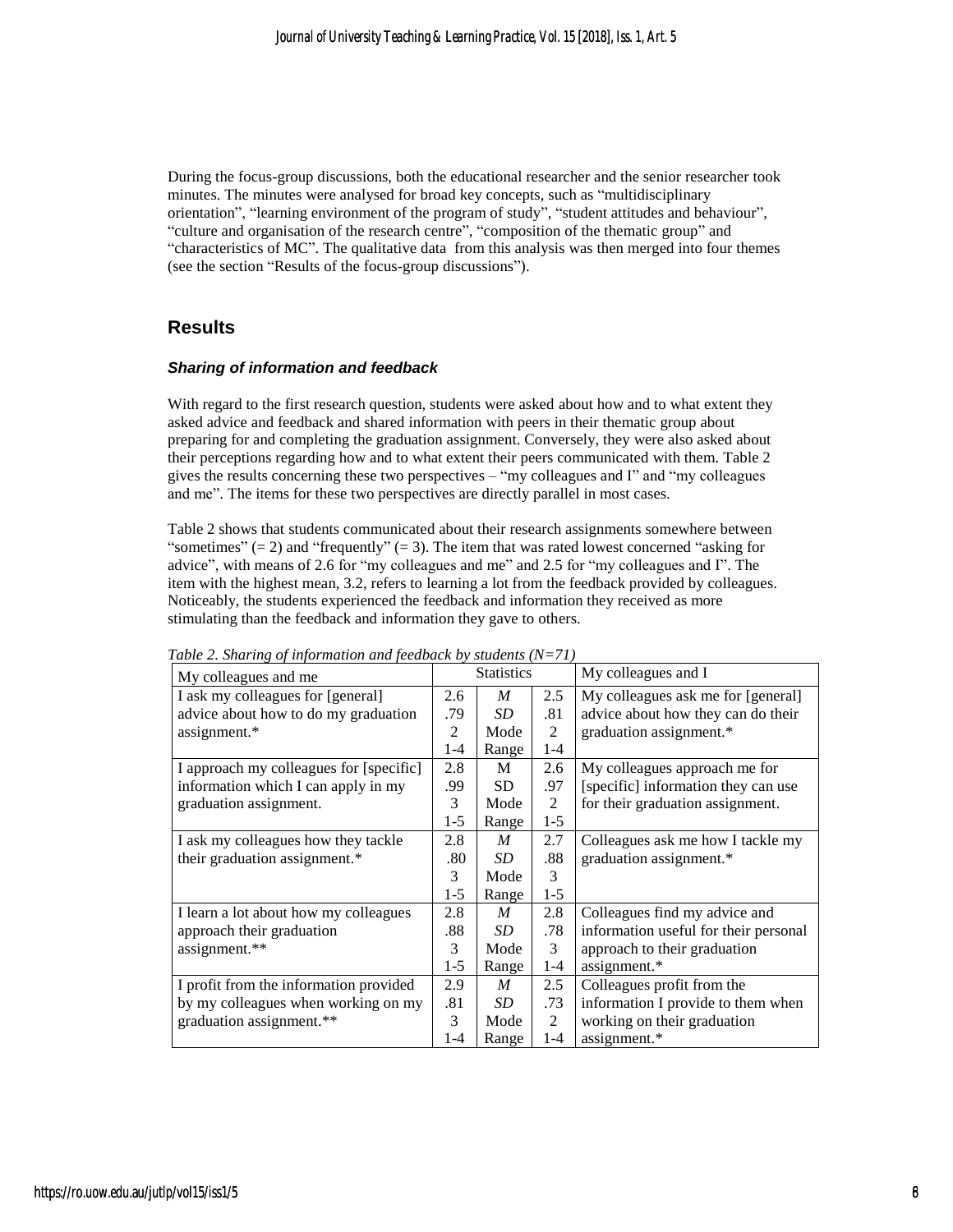| My colleagues and me                     | <b>Statistics</b> |           |     | My colleagues and I                  |  |  |
|------------------------------------------|-------------------|-----------|-----|--------------------------------------|--|--|
|                                          |                   |           |     |                                      |  |  |
|                                          |                   |           |     |                                      |  |  |
| I learn a lot from the feedback provided | 3.2               | M         | 2.6 | Colleagues appreciate the feedback I |  |  |
| by colleagues.**                         | .93               | <i>SD</i> | .97 | provide to them.*                    |  |  |
|                                          | 4                 | Mode      | 2   |                                      |  |  |
|                                          | 1-5               | Range     | 1-5 |                                      |  |  |

Notes: Response scale:  $1 =$  never,  $2 =$  sometimes,  $3 =$  frequently,  $4 =$  often,  $5 =$  always. \* Items from the scale Tendency Towards MC Regarding Information Exchange (IE). \*\* Items from the scale Feedback Regarding Research Approach (RA). The IE and RA scores were used for further analysis. Two items did not fall under either of these factors.

#### *Students' opinions about the graduation assignments*

To answer the second research question, which concerned the characteristics of the graduation assignment related to MC, the students were asked to give their opinion about 13 aspects. The results for this question are presented in Table 3.

| Proposition                                                                                                                                                                                           | $\boldsymbol{M}$ | <b>SD</b> | Mode           | Range   |
|-------------------------------------------------------------------------------------------------------------------------------------------------------------------------------------------------------|------------------|-----------|----------------|---------|
| The content of my graduation assignment is a consistent and well-<br>defined whole.                                                                                                                   | 3.2              | 1.0       | 4              | $1-5$   |
| My graduation assignment is a logical continuation of other parts of<br>my program of study (e.g., subjects or minor).                                                                                | 3.6              | 0.9       | 3              | $1-5$   |
| By doing this graduation assignment, I encounter new knowledge and<br>insights that are worthwhile to share with colleagues (e.g., through<br>social media, publication, presentations or workshops). | 3.7              | 0.8       | $\overline{4}$ | $2 - 5$ |
| To complete my graduation assignment I have to go more deeply into<br>some subject matters than I have been used to during my studies so<br>far.                                                      | 3.8              | 0.9       | $\overline{4}$ | $1-5$   |
| My graduation assignment requires a broad orientation transcending<br>my own field of study.                                                                                                          | 3.8              | 1.0       | $\overline{4}$ | $2 - 5$ |
| By doing this graduation assignment, I will deliver a professional<br>product that accurately represents what I can do within my field of<br>study.                                                   | 3.8              | 0.9       | $\overline{4}$ | $2 - 5$ |
| I find it interesting to share ideas about my graduation assignment<br>with people from different fields of study.                                                                                    | 3.9              | 0.8       | 4              | $2 - 5$ |
| My graduation assignment is derived from a practical problem.                                                                                                                                         | 4.1              | 0.8       | 4              | $2 - 5$ |
| My graduation assignment is part of a bigger project.                                                                                                                                                 | 4.1              | 1.1       | 5              | $2 - 5$ |
| By doing this graduation assignment I will deliver a product (advice,<br>design, procedure) that contributes to solving practical problems.                                                           | 4.1              | 0.8       | $\overline{4}$ | $2 - 5$ |
| My graduation assignment is complex enough to be challenging.                                                                                                                                         | 4.3              | 0.6       | $\overline{4}$ | $3 - 5$ |
| I am expected to think independently about how to conduct my<br>graduation assignment.                                                                                                                | 4.3              | 0.7       | $\overline{4}$ | $2 - 5$ |
| The product of my graduation assignment is relevant for different<br>stakeholders (e.g., professionals, researchers, interest groups).                                                                | 4.4              | 0.6       | $\overline{4}$ | $3 - 5$ |

*Table 3. Students' opinions about the graduation assignment (N=71).*

Note: Response scale:  $1 =$  completely disagree,  $2 =$  disagree,  $3 =$  neutral,  $4 =$  agree,  $5 =$  completely agree)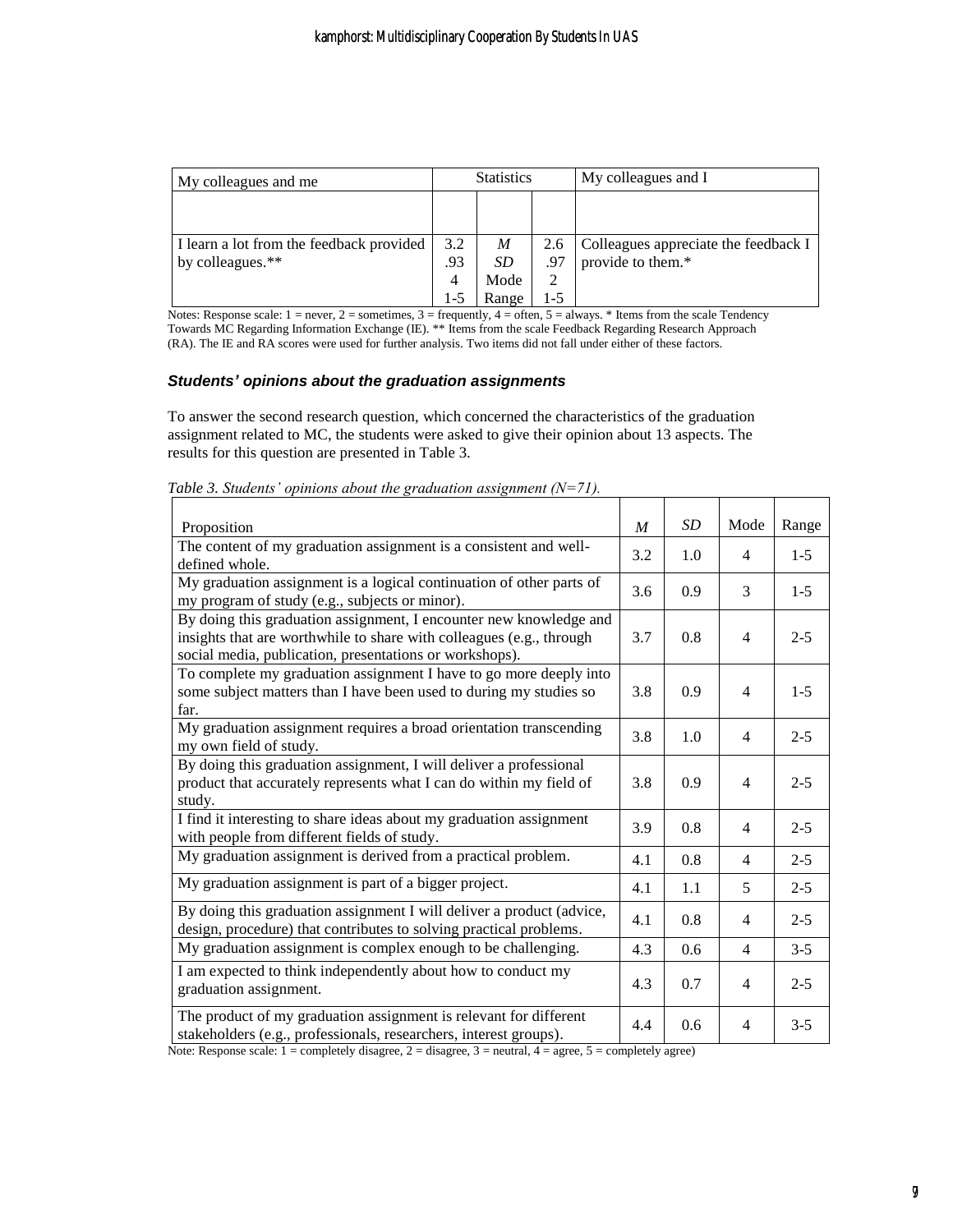Table 3 shows that students had, on average, positive opinions about the multidisciplinary aspects of their graduation assignment. They agreed least with the proposition that their assignment was a consistent, well-defined entity, but the mean score was still above a neutral rating. Other scores were between "neutral" and "agree" or between "agree" and "completely agree".

#### *Factors enabling or hindering performance*

Concerning the third research question, respondents were asked to indicate whether eight factors promoted or impeded MC during completion of the graduation assignment. Table 4 gives the results for this question.

|                                                                                                                                             | Promoted | Hindered |
|---------------------------------------------------------------------------------------------------------------------------------------------|----------|----------|
| The graduation assignment                                                                                                                   | 85%      | 18%      |
| Cooperation with my group of junior colleagues                                                                                              | 78%      | 7%       |
| Lecturer's coaching of the group of junior colleagues                                                                                       | 76%      | 11%      |
| The social climate and physical environment of the<br>research centre                                                                       | 72%      | 16%      |
| The professional field                                                                                                                      | 68%      | 14%      |
| The program of study (e.g., counseling by lecturers, the<br>schedule, time reserved for doing subjects, competition<br>with other subjects) | 67%      | 43%      |
| The composition of the group of junior colleagues                                                                                           | 58%      | 15%      |
| The size of the group of junior colleagues                                                                                                  | 49%      | 8%       |

*Table 4. Factors that promote or hinder MC during the graduation assignment*

Note: Factors can be, and in fact sometimes are, experienced as stimulating and hindering at the same time. As a result, the percentages per factor may not add up to 100%. The answers provided by the respondents formed the starting point for the focus-group discussion.

Table 4 shows that students experienced most factors as promoting MC during their graduation assignment; there was no single dominant factor. They perceived MC to be positively affected by factors such as the [type of] assignment, [characteristics of] the group of colleagues, the coaching of the thematic group, the program of study, [characteristics of] the professional field, and the environment of the research centre in which they worked on their assignment. In contrast, the respondents asserted that a few of these factors had a detrimental influence on MC. The factor that emerged most strongly was [the characteristics of] the program of study: 43% of the respondents identified the program as an obstacle to MC. The second important thwarting factor was the graduation assignment itself: nearly one out of five respondents (18%) identified this factor as inhibitory for MC.

#### *Further analysis of the quantitative data*

In addition to the results reported above, we were interested in differences in MC relative to the program of study and the research centre, and whether there had been changes over two years. For this additional analysis we used the two scale scores for "Tendency Towards MC Regarding Information Exchange" (IE) and "Feedback Regarding Research Approach" (RA) (see the section "Research design: Data collection, instruments and analyses").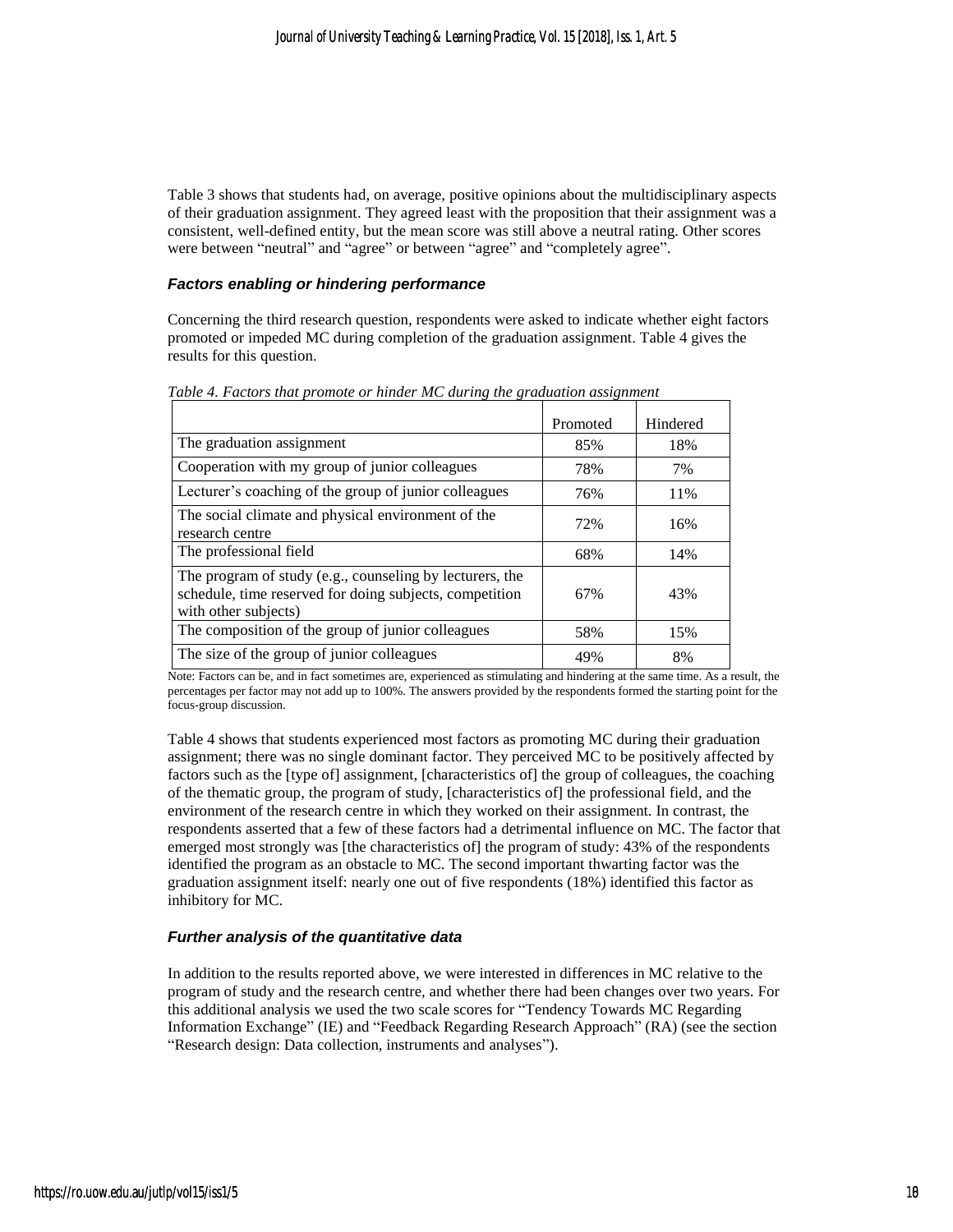The results showed that students with a tech-social background had a relatively high IE score (*M*=2.99, *SD*=0.63), indicating that they tended to engage in more MC regarding Information Exchange. Also, students in the tech-social as well as the eco-social domains scored higher on RA  $(M=3.06, SD=0.80; M=3.16, SD=0.55)$ . This could indicate that students from a program of study that claims to be highly multidisciplinary (see the section "Research design: Data collection, instruments and analyses") were more inclined towards MC with regard to IE and RA. The students from the social domain had the lowest scores on IE and RA (*M*=1.93, *SD*=0.71 and *M*=2.56, *SD*=1.07, respectively). However, the differences between programs for both scores were not found to be statistically significant ( $F = 1.700$ ,  $df = 4$ ,  $p = .162$  for IE and  $F = 0.747$ ,  $df = 4$ ,  $p =$ .564 for RA).

Analysis of the means for IE and RA for the two research centres showed that students at the Energy Center had a higher score on IE (*M*=2.99, *SD*=0.52) as well as RA (*M*=3.28, *SD*=0.77) than students at Built Environment  $(M=2.64, SD=0.65$  for IE and  $M=2.90, SD=0.63$  for RA). The differences were found to be significant  $(F = 4.159, df = 1, p = 0.046$  for IE and  $F = 4.189, df = 1$ ,  $p = 0.045$  for RA).

Based on the results of the first part of the study in 2015, the Center for Built Environment made changes in the design and organisation of the graduation assignment in 2016, which may have influenced students' perceptions. The results of the third analysis showed slightly higher scores for IE and RA in 2016. However, the differences between 2015 and 2016 were not found to be statistically significant.

#### *Results of the focus-group discussions*

Each focus-group discussion was reported and shared with the senior researcher of the thematic group. In this paper we present a selection of the results under four headings: program of study, students, research centre and graduation assignment.

#### *Program of study*

The participants in the focus groups reported that the curricula of the programs of study addressed MC differently. Law and Business Management paid relatively little attention to MC. On the other hand, the participants noted that Communication Systems was distinguished by a wide range of subjects in the curriculum, derived from several disciplines. The same applied to the program Built Environment. Clients of Built Environment professionals usually dealt with a broader approach than only an engineering framework. Students' comments included: "The program stimulates MC by demanding that students address this issue in their graduation assignment plan" (Built Environment) and "The facility manager is, by definition, a professional who combines several disciplines" (Facility Management).

Participants noticed differences in the degree of complexity and inclusion of different disciplinary perspectives in assignments provided by their programs of study. Some found that assignments in the first year had already prepared them for MC. The Minor, a project in which third-year students from different programs explicitly cross boundaries, was also a good preparation for dealing with MC aspects during the graduation assignment. Other students (Law and Social Work*)* perceived their program of study as strictly monodisciplinary.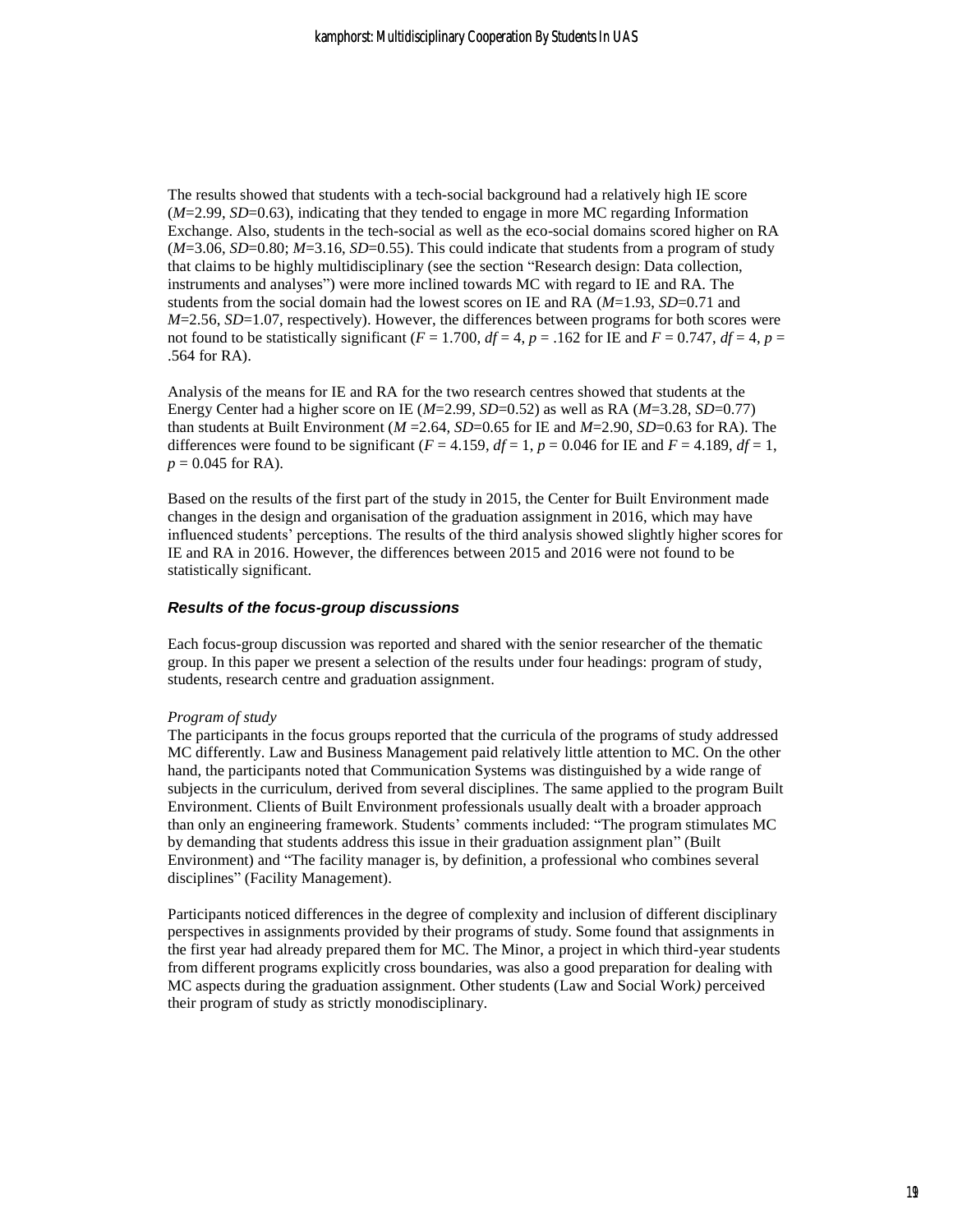The participants in the discussion also mentioned that the procedures, assignments, assessment criteria and deadlines with regard to graduation differed across programs of study. "If you are lucky and your graduation proposal is approved soon, you can start [almost immediately] with your graduation assignment", while others had a delay of several months. This affected working together with others. The workload during the graduation assignment became too high for some students who had not yet completed all the third-year subjects. These differences affected the possibilities for MC with other students.

The students frequently complained that it seemed that their colleagues in the thematic groups spoke in different research languages, due to different textbooks on research in their respective programs of study. They suggested a refresher course on research methodology at the start of their work on the assignment. Others replied to this suggestion by saying that there had been such a course, but this was attended by only a few students (probably due to the aforementioned workload).

#### *Students*

Generally, students were aware of and positive about the necessity for MC. At the same time, many students found it difficult to combine independent work and cooperation. Students indicated that they preferred to work on their thesis rather than meet with others to exchange ideas about how they could include alternative disciplinary points of view, especially when they were running short of time. They realised that the way they worked was affected by the requirements of their program of study. They were also inclined to stay in their comfort zone by working at home or in the familiar program's study rooms, where they could meet their fellow students, rather than in the office space at the research centre. Thus, the possibilities for MC were easily reduced.

Some students were inclined towards strategic behavior: "When you exchange ideas about how to tackle a problem with fellow students, the chance that they adopt your idea and get the credit for that, you are not doing yourself a favor." Students wanted to be recognised and rewarded for what they did and created. A Law student put it even more straightforwardly: "I concentrate on my assignment. I am not communicating with other students, I just want to finish this assignment as soon as possible, in order to graduate on time within the nominal four years of study."

In other focus groups, students mentioned that organising feedback for each other in frequent meetings further strengthened their cooperation and contributed to the quality of their final products, as well as to their motivation and perseverance in their tasks.

#### *Research centre*

The focus groups mentioned that the research centre was pivotal for fostering MC. Important factors we distinguished were (a) the culture of the research centre, (b) the research circles around professors, consisting of senior researchers, lecturer-researchers, representatives of the profession and student researchers, and (c) the organisation of students in thematic groups.

According to the participants in the focus groups, both research centres in this study were characterised by an open culture. Exchange of information was organised in weekly meetings, at fixed times, for all participants at the research centre, or in lectures provided by professors, senior researchers or external guests. At the end of the year or semester, all students presented their final products (for example, thesis, designs or prototypes) in workshops and poster sessions. Students noticed that, in practice, they were less involved in general information-exchange activities and consultation rounds on strategy and the research agenda of the centre, because they preferred to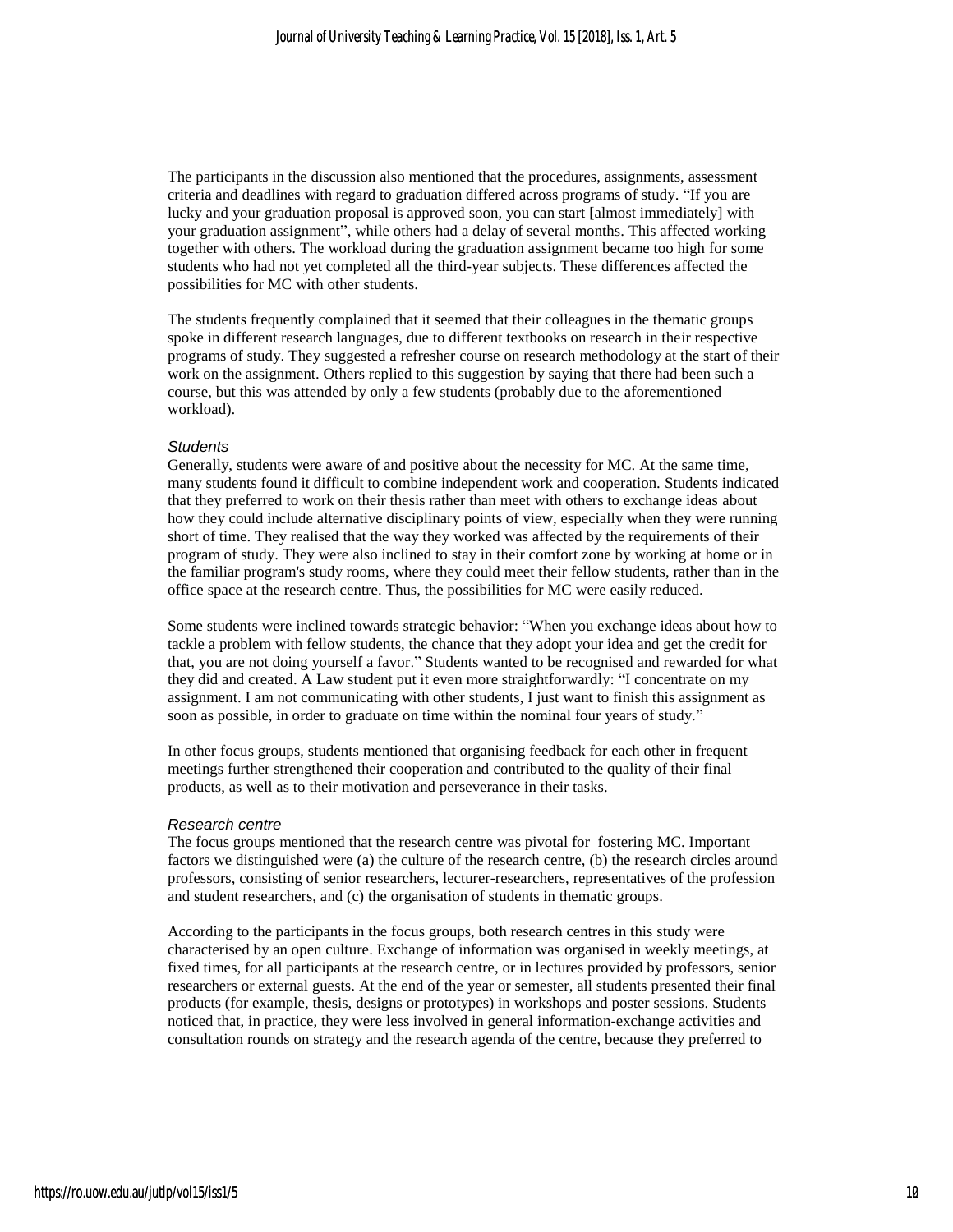focus on their assignments and not to pay attention to side activities, due to the short period of time allowed for completing the graduation assignments.

In the focus groups the students mentioned that they did not feel that they were really involved in the research conducted in the research circles and that they had fewer contacts with senior or lecturer researchers than desired. They reported that they occasionally noticed that these organisational units were important for the research program of the center and that the research themes could be linked to their own research; those who noticed this experienced their contribution to the research as rather fragmented.

Instead, the participants noticed that the thematic groups they all belonged to were involved in and supportive of their research. A major factor in this regard was the positive role of senior researchers and lecturer-researchers, who were all to some degree involved in guiding junior researchers. Participants mentioned elements such as listening to problems during the conduct of research ("only listening already helps"), giving suggestions for how to deal with practical problems, protecting the design of the study and reminding them of the relevance of the study or the structure of the thesis. Frequent meetings with the researcher who filled the role of counselor and gave feedback were perceived as key.

Participants from thematic groups signaled the existence of an "island culture", despite the fact that both research centers explicitly and increasingly addressed the composition of the thematic groups. This influenced their inclination to stick to a limited interpretation of their graduation assignment, not seek out too much MC with their colleagues and only do what was necessary to fulfill the requirements for graduation. Participants at the Built Environment Research Centre offered suggestions to better facilitate MC, such as listing the names and expertise of junior researchers in a central place and designating one room at the center for meetings. At the Energy Research Centre, participants experienced the positive effects of these measures on MC. However, at this center there was no central place for drinking coffee and informal consultations.

#### *Graduation assignment and MC*

In line with the results of the questionnaire, the participants experienced the type of assignment they received as promoting work with others on the graduation assignment. In most cases, the assignment was challenging, with enough possibilities for the students to include multiple perspectives. Some students complained that they were forced to choose a less attractive assignment, because their preferred assignments had already been awarded to other students. This affected the level of satisfaction with their assignment and the degree of MC. Sometimes, lack of specific knowledge made good execution of the assignment difficult. For example, a Facility Management student who completed an assignment in the field of care for mentally disabled people mentioned that he did not know how to address certain issues in his work.

The focus groups proposed several actions to improve the match between students and assignments, such as an application procedure for each assignment, more time for orientation about the assignment, more explicit communication about procedures and better management of expectations by the program of study as well as the research centre.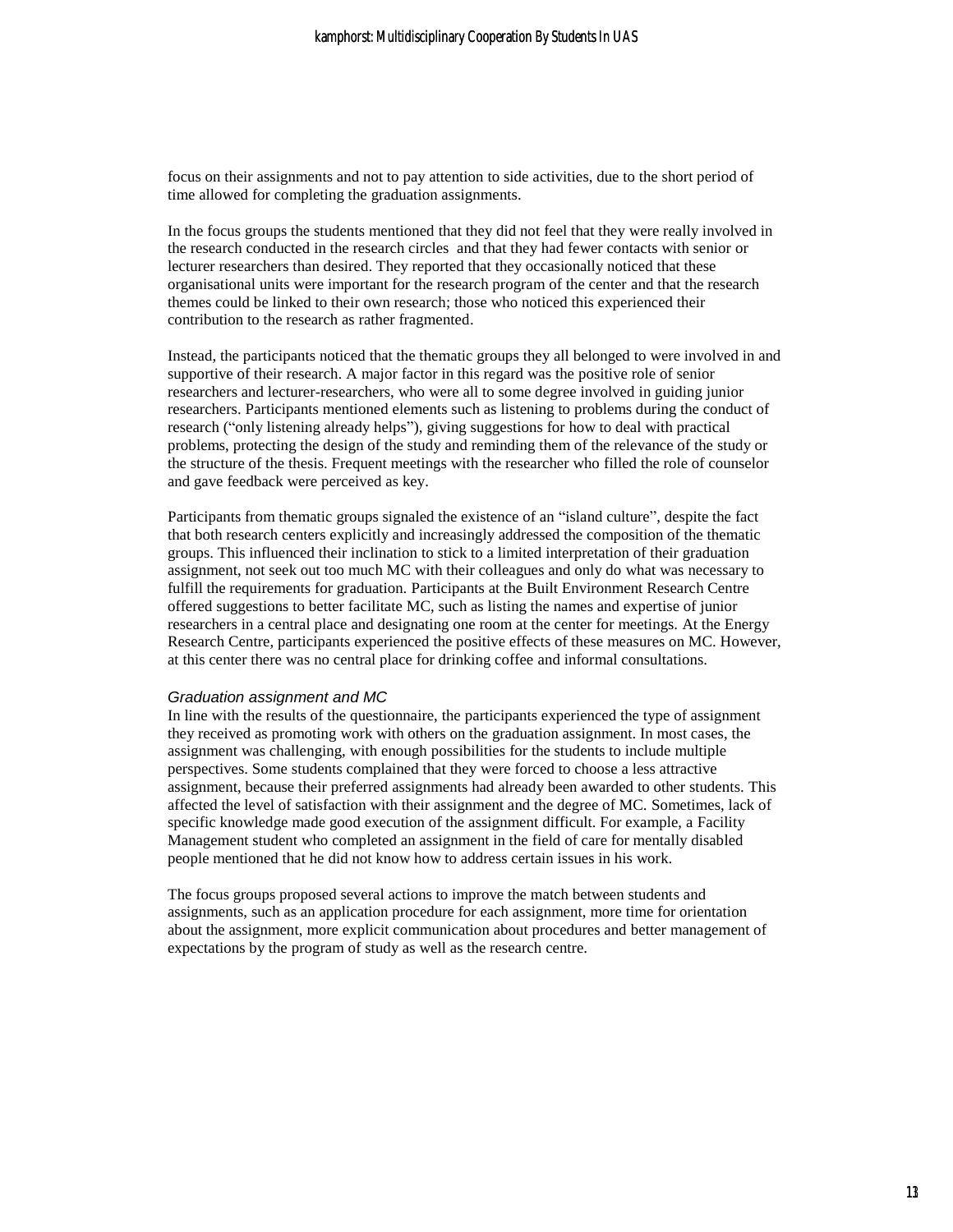## **Discussion**

The current study was conducted among fourth-year students who were grouped together in innovative workplaces at two of our university's research centers. The students' prime objective in this setting was to work on their individual graduation assignment and achieve assessment success. They were also encouraged to cooperate with others, in line with how they had been taught in earlier stages of their study. Thus, it was expected that they would, to some degree, share ideas, provide feedback to some degree, and motivate and stimulate each other. The signals from several study programs that multidisciplinary cooperation among students was not always guaranteed constituted an incentive for us to conduct this study. The results appeared to be transferable to and useful for similar innovative workplaces in our university. The message of this study for other higher-education research institutions could be that students are only prepared to cooperate when particular conditions related to characteristics of the program of study, students, the research unit and assignments are fulfilled. However, as we found that conditions such as characteristics of programs of study, students, research units and graduation assignments are likely to vary across research units and programs of study, it cannot be assumed that cooperation occurs always and everywhere in the same way.

This finding concurs with the literature on student cooperation, which also shows a large variety of different university settings in which students are enabled to cooperate and learn with and from each other, and that cooperation leads to multiple learning outcomes. For example, Adams (1998) and Schulz (2000) showed that working together in a non-majors' science laboratory in two North American colleges increased chemistry students' curiosity, confidence and satisfaction and resulted in better understanding and analytical skills. Needle, Corbo, Wong, Greenfelder, Raths and Fulop (2007) reported about the students at an arts and science college who collaborated in a multidisciplinary setting on the microscopic digital imaging of the adult zebrafish brain. Students "broke down academic barriers in different disciplines", and "emerged not only as independent, self-regulated learners, but also as more imaginative and integrative thinkers". Similarly, Reichelt-Brushett and Smith (2012) found that scientist from a science and management school and artists from a school for arts and social sciences who cooperated in a workshop also discovered the boundaries of their own disciplines and exchanged tools and practices. Thus, each research unit and each program of study must invent how cooperation can be designed and which outcomes are desired.

This study had several limitations. It was exploratory, due to the fact that, to date, only a few studies have been conducted in the field of multidisciplinary education (Lattuca 2004; Spelt et al. 2009). For practical reasons, the focus of this study was on multidisciplinary cooperation. We assumed that the occurrence of interdisciplinary or transdisciplinary cooperation implies the occurrence of multidisciplinary cooperation. It could be beneficial in a follow-up study to explicitly address different degrees of boundary-crossing. Also, more attention could be paid to the learning process in multidisciplinary groups (Spelt et al., 2009). Furthermore, the empirical basis of the scales (Tendency Towards MC Regarding Information Exchange and Feedback Regarding Research Approach) may need more confirmation and validation before they can be used in other educational practices.

In contrast, according to the comments of the lecturer-researchers, the results of the present study provided a good opportunity for programs of study and research centres to improve multidisciplinary cooperation, such as by paying more attention to the embedding of the graduation assignment in the program of study and the profession, better organisation of the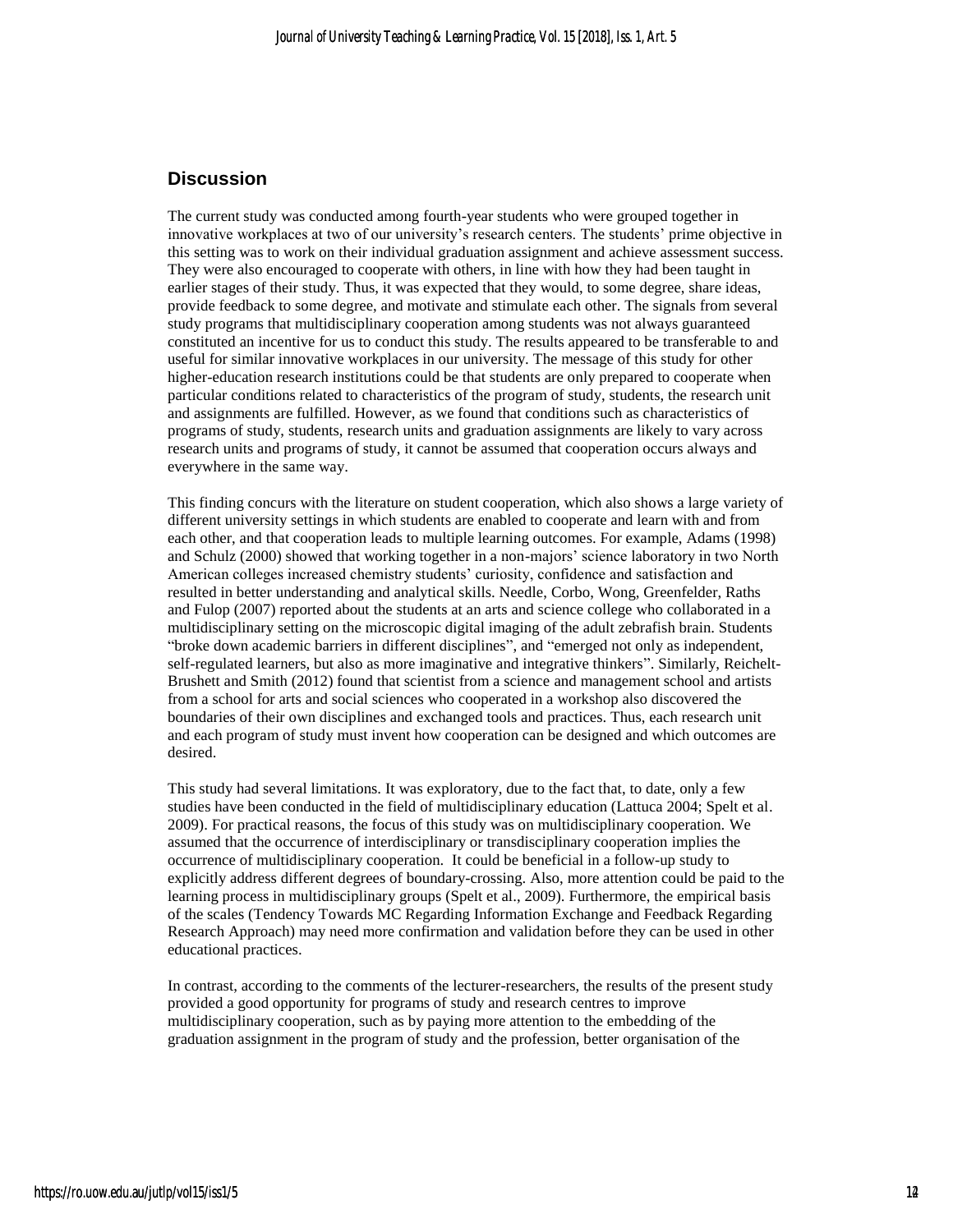thematic groups and better guidance and training of students with regard to research issues. The students appreciated the focus-group discussions as a means of peer feedback. Instead of talking about the content of their graduation assignments, they exchanged experiences and ideas about multidisciplinary cooperation. Some participants mentioned that this was the first time they had been invited to step aside and look at their work and how they cooperated with others.

## **Conclusions**

The competence of multidisciplinary cooperation is intended to be an important learning outcome in universities of applied sciences. We conclude, however, that multidisciplinary cooperation is not realised as much as might be expected or desired (e.g., Cuypers-Henderson & Overdieck 2016). The results from the questionnaire and the focus-group discussions point in the same direction. With an average score slightly less than 3 on a scale of 1 to 5, students practice multidisciplinary cooperation somewhere between "sometimes" and "frequently", but not "often" or "always". They are inclined to exchange general information about how they work on their assignment and about research issues. However, students show considerable variety in their attitudes and behaviours towards multidisciplinary cooperation. Factors that contribute to these differences are related to the program of study, the students, the research center and the graduation assignment.

Programs of study differ in orientation on the continuum between monodisciplinarity (e.g., Law) and multidisciplinarity (e.g., Facility Management), and this affects the narrow or broad interpretation of cooperation in the respective curricula (Cuypers-Henderson & Overdieck 2016; Spelt et al. 2009) and the research language used. Differences between programs of study in procedures, time tables, deadlines and workload also thwart cooperation. Furthermore, the results of this study indicate that multidisciplinary cooperation is encouraged, but that programs of study and research centres where students can do their graduation assignment lack criteria to assess this competence.

Students are aware of the possibilities that an innovative workplace at a research center offers for multidisciplinary cooperation, but they experience a tension between working independently and working with others. Another obstacle is time management, especially when it comes to multidisciplinary cooperation during more-complex and multifaceted assignments. Furthermore, students tend to stay in their comfort zone, preferring the familiar and safe environment of their school or their private homes to the offices in the research center. Students also have a tendency towards strategic behaviour, meaning they do not share ideas or outcomes with fellow students. Sometimes, students organise feedback in their thematic group. This self-organised peer feedback supports their motivation and perseverance, and leads to better results on the graduation assignment. An important condition for self-organisation was the match between individual members of the groups.

Research centers influence the degree of cooperation between students. Students found that an open culture, with exchange of information about research issues, as well as good facilities, such as a good place for meeting each other and lists with names and available expertise, encouraged their cooperation with others. Although research circles should have a positive impact on the degree to which students cooperate, in practice they did not function optimally and were not perceived as an impetus for students' cooperation. The results of this study show that thematic groups, formed separately from the research circles, were better organised in several respects.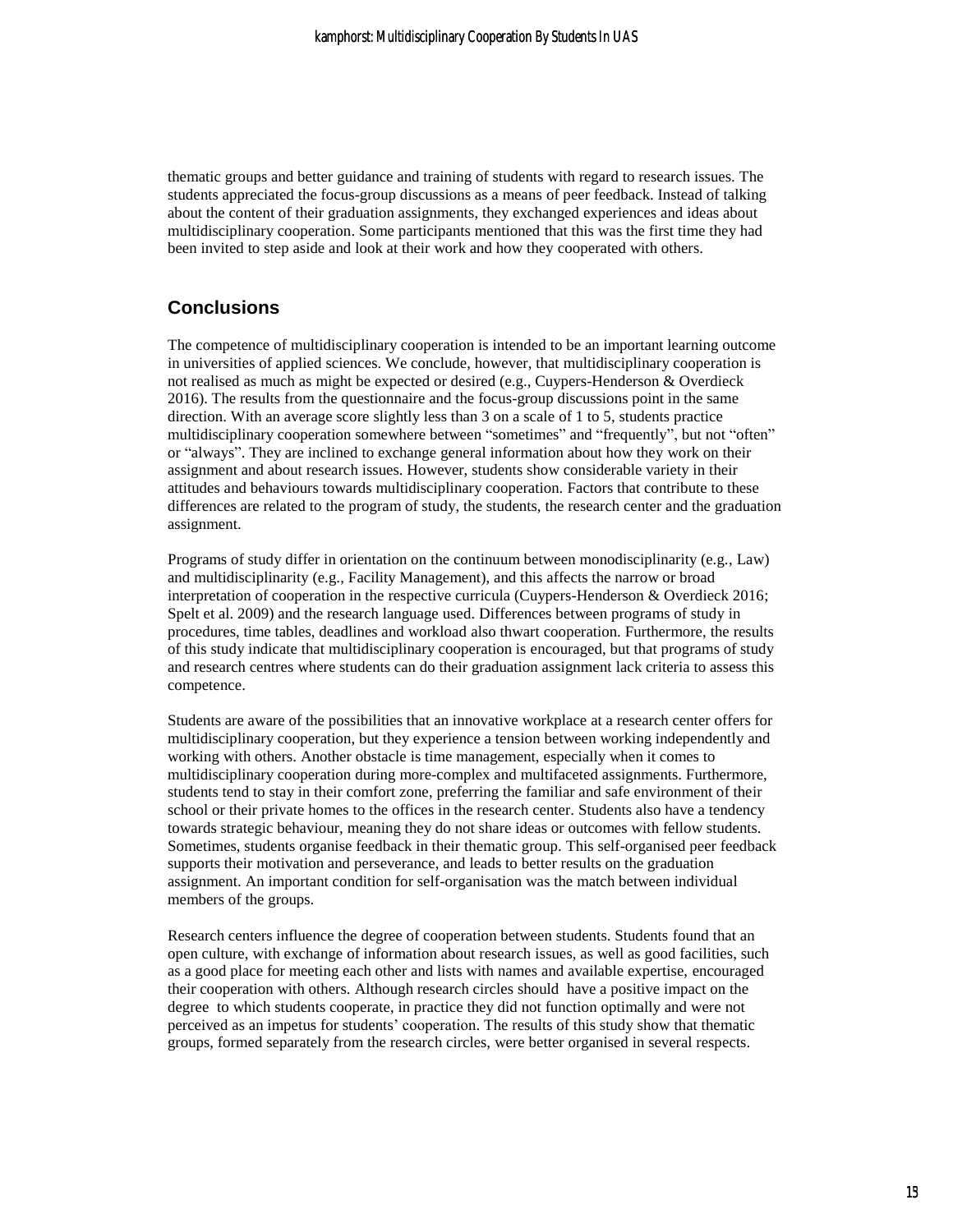However, students also experienced fragmentation and loose connection with their fellows in these groups, at the expense of multidisciplinary cooperation.

Finally, the quality of the graduation assignment affected the degree of multidisciplinary cooperation. The higher the challenge offered by the assignment, the more students were inclined to multidisciplinary cooperation. However, an assignment that is too complex, combined with a demand for specific knowledge or skills, may be detrimental for multidisciplinary cooperation, unless students have learned how to cooperate across disciplines in previous stages of their study and are encouraged to show cooperative behaviour.

#### **REFERENCES**

- Adams, D L 1998. What works in the non-majors' science laboratory some practical advice on how to build a workable and meaningful introductory science laboratory. *Journal of College Science Teaching*, 28(2), pp. 103-108.
- Bakker, A & Akkerman, S F 2014. Leren door boundary crossing tussen school en werk [Learning by boundary crossing between school and work]. *Pedagogische Studiën*, 91(1*)*, pp. 8-23.
- Bologna Working Group 2005. *Framework for Qualifications of the European Higher Education Area*. Report. Danish Ministry of Science, Technology and Innovation, Copenhagen.
- Bulthuis, P 2013. Het ZelCommodel, grip op competentieniveaus. De samenhang tussen zelfstandigheid en complexiteit [The ZelCommodel, grip on competence levels. The relationship between autonomy and complexity]. *Examens*, 2(5), pp. 5-10.
- Cremers, P H M 2016. *Designing hybrid learning configurations at the interface between school and workplace*. PhD thesis. Wageningen University, Wageningen.
- Cremers, P H M, Wals, A E J, Wesselink R, & Mulder M 2017. Utilizing design principles for hybrid learning configurations by interprofessional design teams. *Instructional Science*, 45(2), pp. 289-309. doi:10.1007/s11251-016-9398-5.
- Cuypers-Henderson, M & Overdieck, A 2016. Van multidisciplinair samenwerken naar boundary crossing [From multidisciplinary cooperation to boundary crossing]. *Onderwijsinnovatie*, 18(3), pp. 35-37.
- Energy Research Centre 2017. Bachelor programes. Viewed at https://www.hanze.nl/eng/research/strategic-themes/energy/education/.
- European Communities 2008. *European Qualifications Framework for Lifelong Learning*. European Communities, Luxembourg.
- Fortuin, KPJ 2015. *Heuristic principles to teach and learn boundary crossing skills in environmental science education*. PhD thesis. Wageningen University, Wageningen.
- IWP Workgroup 2016. *Innovatieplaatsen in ontwikkeling* [Innovative Work Places in development]. Hanze University, Gronigen.
- Kamphorst, J C & Nauta, J 2015. *Multidisciplinair werken van juniormedewerkers in Kenniscentrum Noorderruimte. Onderzoeksverslag* [Multidisciplinary cooperation by junior researchers in Research Center Built Environment. Research report]. Hanze University, Groningen.
- Mobach, M 2013. Inaugural professoral address Facility Management. Hanze University of Applied Sciences, Groningen. Viewed at [https://www.hanze.nl/eng/research/centre-for](https://www.hanze.nl/eng/research/centre-for-applied-research/built-environment-noorderruimte)[applied-research/built-environment-noorderruimte.](https://www.hanze.nl/eng/research/centre-for-applied-research/built-environment-noorderruimte)
- Needle, A, Corbo, C, Wong, D, Greenfelder, G, Raths, L & Fulop, Z 2007. Combining art and science in "arts and sciences" education. *College Teaching*, 55(3), pp. 114-119.